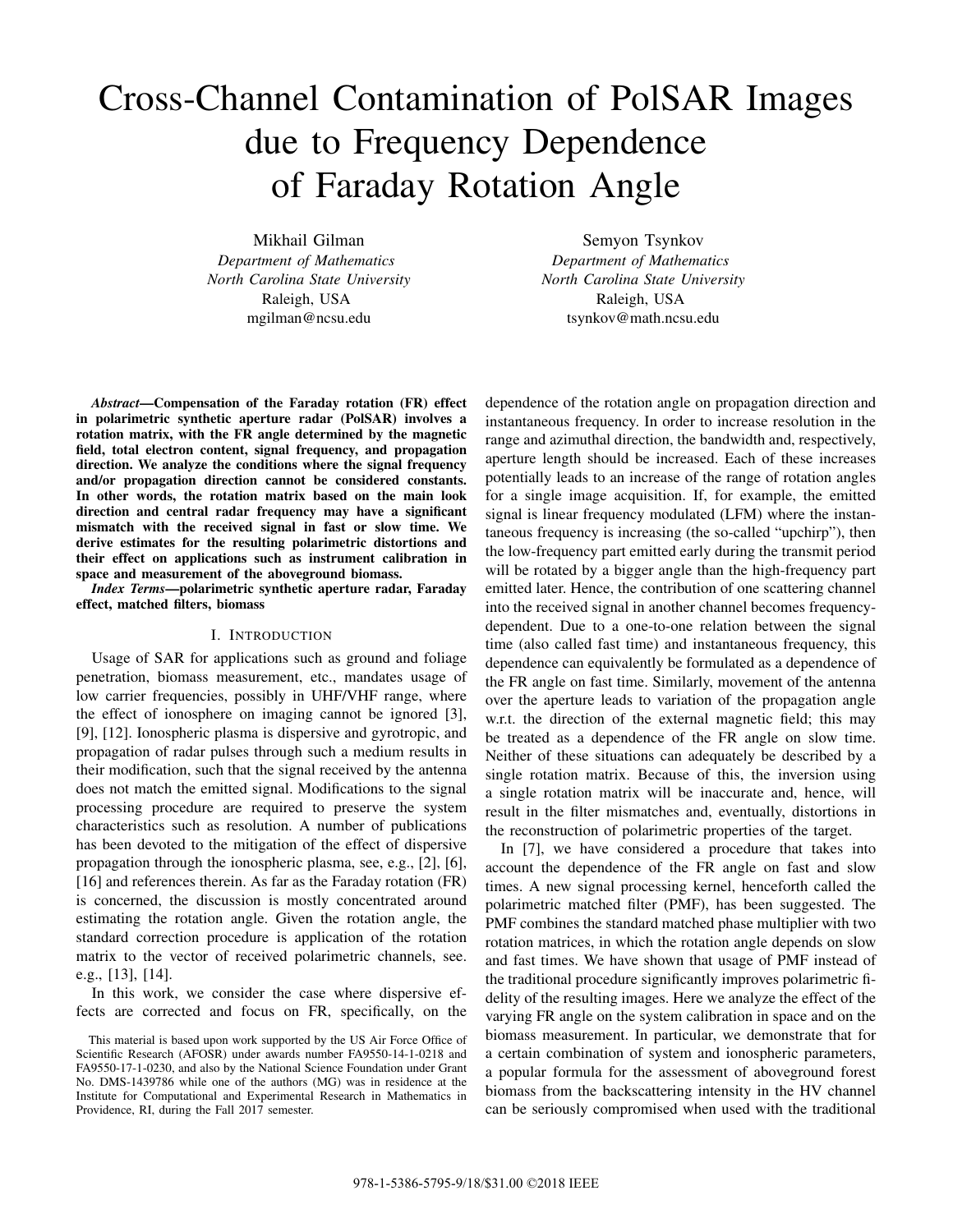signal processing. Hence, transition to the PMF processing will be justified because it almost completely eliminates this kind of distortions.

## II. PROPAGATION OF RADAR PULSES IN THE PRESENCE OF THE FARADAY ROTATION

Scattering by a point target located at  $z$  is described by the matrix S that relates the horizontal and vertical components of the incident field  $E^i$  and scattered field  $E^s$ :

$$
\begin{pmatrix} E_{\rm H}^{\rm s} \\ E_{\rm V}^{\rm s} \end{pmatrix} (t, \mathbf{z}) = \begin{pmatrix} S_{\rm HH} & S_{\rm HV} \\ S_{\rm VH} & S_{\rm VV} \end{pmatrix} \cdot \begin{pmatrix} E_{\rm H}^{\rm i} \\ E_{\rm V}^{\rm i} \end{pmatrix} (t, \mathbf{z}), \quad (1)
$$

or  $\mathbf{E}^{\rm s}(t, z) = \mathbf{S} \mathbf{E}^{\rm i}(t, z)$ . For distributed targets in a singlescattering (or Born) approximation, entries of this matrix can be functions of the target coordinate, i.e.,  $S = S(z)$ .

In turn, propagation of the signal emitted from the antenna position  $x$  to the target at  $z$  through gyrotropic medium is characterized by propagation delay and rotation of the polarization plane:

$$
\boldsymbol{E}^{\mathrm{i}}(t,\boldsymbol{z}) = K\mathbf{R}(\varphi_{\mathrm{F}}) \cdot \boldsymbol{E}^{\mathrm{i}}(t - R_{\boldsymbol{z}}/c,\boldsymbol{x}), \tag{2}
$$

where we have ignored the difference between the speed of light and the phase speed of propagating waves because we assume that the dispersion-related effects are compensated (see [6, Chapter 3] for more detail). In (2),  $R_z = |z - x|$ ; K is the attenuation factor, and

$$
\mathbf{R}(\varphi_{F}) \stackrel{\text{def}}{=} \begin{pmatrix} \cos \varphi_{F} & \sin \varphi_{F} \\ -\sin \varphi_{F} & \cos \varphi_{F} \end{pmatrix} . \tag{3}
$$

In (3), the Faraday rotation angle  $\varphi_F$  for propagation through magnetized plasma is defined as

$$
\varphi_{\rm F} = -\frac{R_z}{2c} \frac{\omega_{\rm pe}^2 \Omega_{\rm e} \cos \beta}{\omega^2},\tag{4}
$$

where the electron plasma frequency and gyrofrequency are given by

$$
\omega_{\rm pe}^2 = \frac{4\pi N_{\rm e}e^2}{m_{\rm e}} \quad \text{and} \quad \Omega_{\rm e} = -\frac{e|\mathbf{H}_0|}{m_{\rm e}c},\tag{5}
$$

respectively,  $N_e$  is the electron number density,  $-e$  and  $m_e$  are the electron charge and mass, respectively, and  $\beta$  is the angle between the propagation direction and the external magnetic field  $H_0$ . For an inhomogeneous medium such as the Earth's ionosphere, we assume that the electron number density and external magnetic field are averaged over the propagation path.

We specify the incident waveform in either polarization as a linear frequency modulated (LFM, or chirp) signal

$$
E(t, x) = E_{(H,V)}P(t)
$$
, where  $P(t) = A(t)e^{-i\omega_0 t}$ , (6)

 $E_{(H)} = (E_0, 0)^T$  and  $E_{(V)} = (0, E_0)^T$  are the linear polarization vectors, and

$$
A(t) = \chi_{\tau}(t)e^{-i\alpha t^2}, \quad \chi_{\tau}(t) = \begin{cases} 1, & t \in [-\tau/2, \tau/2], \\ 0, & \text{otherwise.} \end{cases} \tag{7}
$$

For instantaneous frequency of the signal, we have

$$
\omega(t) = \omega_0 + 2\alpha t = \omega_0 + \frac{B}{\tau}t, \quad |t| \leq \frac{\tau}{2}, \tag{8}
$$

where B is the bandwidth:  $|\omega(t) - \omega_0| \le B/2$ .

We will calculate two reflected field vectors  $E^s$  given by (1) resulting from the field emitted in two basic linear polarizations. Then we combine these vectors into a single data matrix M and will take its values at the antenna position  $x$ . In two-way signal propagation, the travel delay and Faraday rotation are applied to the signal twice. Denote the retarded time by

$$
t = t - 2R_z/c.
$$

Then, ignoring the difference between the speed of propagation of the pulse envelope (i.e., the group speed, see [6, Chapter 5] for more detail) and the speed of light, we have

$$
\mathbf{M}(t,\mathbf{x}) = \int P(\mathbf{t}) \mathbf{R}(\varphi_{\mathbf{F}}) \cdot \mathbf{S}(\mathbf{z}) \cdot \mathbf{R}(\varphi_{\mathbf{F}}) d\mathbf{z}.
$$
 (9)

In this equation, we have incorporated the constant  $E_0$  and the slowly varying attenuation factor  $K$  into the matrix  $S$ . The FR angle in (9) depends on several variables:

$$
\varphi_{\rm F} \equiv \varphi_{\rm F}(t, x, z) = -\frac{|x-z|}{2c} \frac{\omega_{\rm pe}^2 \Omega_{\rm e} \cos \beta(x, z)}{\omega^2(\mathfrak{t}(t, x, z))}, \qquad (10)
$$

see (4), where  $\omega(t)$  is defined by (8). We will consider variations of  $z$  of the order of resolution, while  $x$  varies at the scale of the synthetic aperture; hence, we will ignore the dependence of  $\varphi_F$  on  $z$ .

The task of the polarimetry is to reconstruct the matrix  $S(z)$ from the data  $\mathbf{M}(t, x)$ .

### III. TWO APPROACHES TO SIGNAL PROCESSING

In traditional polarimetry (see, e.g., [11]), images in all channels are built independently. Mathematically, it can be expressed as

$$
Y_{pq}(\mathbf{y}) = \iint \overline{P(\mathbf{t})} M_{pq}(t, s) dt ds, \qquad (11)
$$

where  $pq \in \{HH, HV, VH, VV\}$ , the slow time s parametrizes the antenna trajectory:  $M(t, s) \equiv M(t, x(s))$ , and  $t \equiv$  $t(t, s, y) = t - 2|x(s) - y|/c$ . Here,  $\overline{P(t)}$  is the standard matched filter that can also be used in scalar imaging. Further, if the ionospheric conditions are found such that the FR is present, then the matrix resulting from (11) is "rotated" as follows:

$$
\mathbf{I}^{\text{trad}}(\boldsymbol{y}) = \mathbf{R}(-\varphi_{\text{F}}^*) \cdot \mathbf{Y}(\boldsymbol{y}) \cdot \mathbf{R}(-\varphi_{\text{F}}^*). \tag{12}
$$

The constant rotation angle  $\varphi_F^*$  above can be calculated using  $\omega = \omega_0$  and the center of the synthetic aperture as x in (4).

By contrast, in what we call application of a polarimetric matched filter (PMF) [7], we perform rotation and matched filtering in a single step by taking into account the dependence of the rotation angle on the fast and slow times:

$$
\mathbf{I}^{\text{PMF}}(\boldsymbol{y}) = \int \overline{P(\mathbf{t})} \mathbf{R}(-\varphi_{\text{F}}) \cdot \mathbf{M}(t,s) \cdot \mathbf{R}(-\varphi_{\text{F}}) dt ds, \quad (13)
$$

where  $\varphi_F \equiv \varphi_F(t, s, y)$  is obtained with the help of (10) by using  $x(s)$  and y in place of x and z, respectively.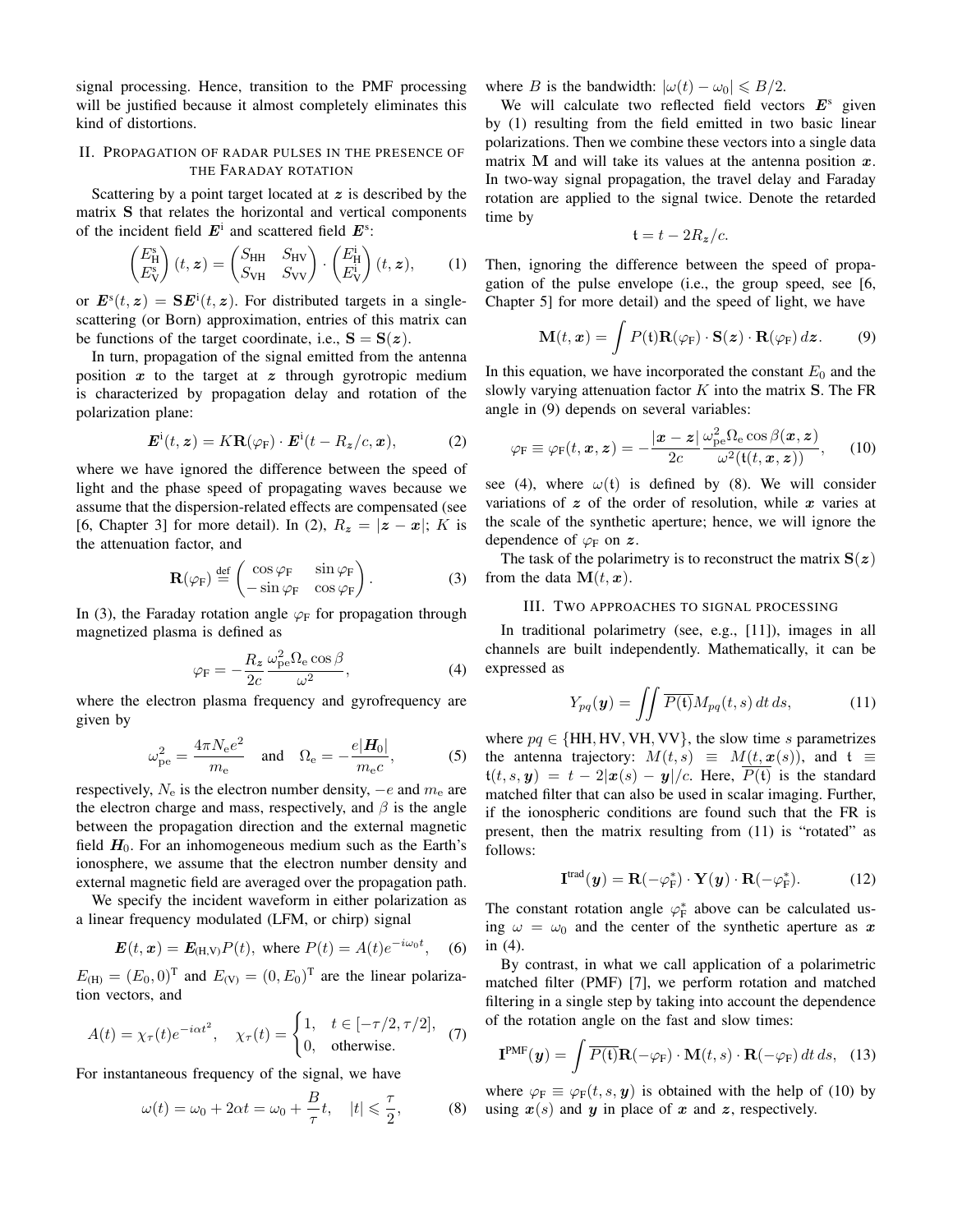## IV. IMAGING OPERATOR

The imaging operator  $S(z) \mapsto I(y)$  for both traditional and PMF approached can be represented as

$$
I_{ij}(\boldsymbol{y}) = \sum_{kl} \int W_{iklj}(\boldsymbol{y}, \boldsymbol{z}) S_{kl}(\boldsymbol{z}) \, d\boldsymbol{z}, \tag{14}
$$

where  $i, j, k, l \in \{H, V\}$ . The kernel of the imaging operator in (14) can be calculated by taking into account expression (9) for the reflected signal:

$$
W_{iklj}(\mathbf{y}, \mathbf{z}) = \iint \overline{A(\mathfrak{t}(t, s, \mathbf{y}))} A(\mathfrak{t}(t, s, \mathbf{z}))
$$
  

$$
e^{i\Phi} R_{ik}(\Delta \varphi_{\mathsf{F}}) R_{lj}(\Delta \varphi_{\mathsf{F}}) dt ds,
$$
 (15)

where  $\Phi = -2\omega_0(|\mathbf{x}(s) - \mathbf{y}| - |\mathbf{x}(s) - \mathbf{z}|)/c$ , and we have two different expression for  $\Delta \varphi_F$ :

$$
\Delta\varphi^{\text{trad}}_{\text{F}}=\varphi_{\text{F}}(t,s,\boldsymbol{z})-\varphi^*_{\text{F}}
$$

and

$$
\Delta \varphi_{\mathbf{F}}^{\mathbf{PMF}} = \varphi_{\mathbf{F}}(t,s,\mathbf{z}) - \varphi_{\mathbf{F}}(t,s,\mathbf{y}).
$$

Ideally, the matrix structure of  $W$  should follow

$$
W_{iklj} \propto \delta_{ik}\delta_{lj},\tag{16}
$$

whereas any other non-zero term of the tensor W describes a contamination of one polarimetric channel by another channel. The latter amounts to a distortion of the polarimetric reconstruction.

#### V. ANALYSIS OF DISTORTIONS

In order to perform the analysis, we assume a linear flight trajectory at constant height H:  $x(s) = (sL_{SA}, -L, H), |s| \le$  $1/2$ , where  $L_{SA}$  is the length of the synthetic aperture, L is the distance from the target to the ground track, and the origin of coordinates is in the target area. We assume that  $L_{SA} \ll R$ , where  $R = (L^2 + H^2)^{1/2}$ .

Due to the form of the rotation matrix  $\bf{R}$  given by (3), the tensor W has three essentially different entries:

$$
W_{0,1,2}(\boldsymbol{y},\boldsymbol{z}) = \iint \overline{A(\mathfrak{t}(t,s,\boldsymbol{y}))} A(\mathfrak{t}(t,s,\boldsymbol{z}))
$$
  

$$
e^{i\Phi} f_{0,1,2}(\Delta \varphi_{\mathcal{F}}) dt ds,
$$
 (17)

where

$$
f_0(\Delta \varphi_F) = \cos^2 \Delta \varphi_F,
$$
  
\n
$$
f_1(\Delta \varphi_F) = \cos \Delta \varphi_F \sin \Delta \varphi_F,
$$
  
\n
$$
f_2(\Delta \varphi_F) = \sin^2 \Delta \varphi_F.
$$
\n(18)

The "non-contaminating" (in the sense of (16)) entries of the imaging kernel are given by  $W_{iijj}(\mathbf{y}, \mathbf{z}) = W_0(\mathbf{y}, \mathbf{z})$ for any  $i$  and  $j$ , while the "contaminating" entries are given by the other two functions, e.g.,  $W_{HHHV}(\mathbf{y}, \mathbf{z}) = W_1(\mathbf{y}, \mathbf{z}),$  $W_{\text{HVVH}}(\mathbf{y}, \mathbf{z}) = -W_2(\mathbf{y}, \mathbf{z})$ , etc. Hence, the level of distortions may be characterized using the norms of  $W_i$ , e.g.,  $||W_1||^2/||W_0||^2$  and  $||W_2||^2/||W_0||^2$ , where  $||\cdot||$  is the  $L_2$ -norm: for  $f(y, z) = f(y - z)$  (which will be the case for all entries

of  $W$  with both the traditional and PMF type processing), it is defined as

$$
||f||^2 = \iint_{(z,\mathbf{e}_3)=0} |f(z)|^2 dz.
$$
 (19)

The expression for the dominant term of  $\Delta \varphi_F$  in the case of traditional processing is different from the case of PMF. For the former, we have

$$
\Delta \varphi_{\mathcal{F}}^{\text{trad}} = \eta_{\mathcal{A}} s + \eta_{\mathcal{R}} t / \tau, \tag{20}
$$

where

$$
\eta_{\mathbf{A}} = -\varphi_{\mathbf{F}_0}(\mathbf{e}_{\mathbf{H}}, \mathbf{e}_1) \frac{L_{\mathbf{SA}}}{R}, \quad \eta_{\mathbf{R}} = -\varphi_{\mathbf{F}_0} \frac{2B}{\omega_0} \cos \beta^*,
$$

 $e_H = H_0 / |H_0|$ ,  $\beta^*$  is the angle between  $e_H$  and the baseline propagation direction vector  $-x(0)$ , and

$$
\varphi_{\mathrm{F}_0} = -\frac{R}{2c} \frac{\omega_{\mathrm{pe}}^2 \Omega_{\mathrm{e}}}{\omega_0^2}.
$$

Formula (17) transforms into

$$
W_j(\mathbf{y}, \mathbf{z}) = \tau e^{i\Phi} \int_{-1/2}^{1/2} ds \int_{-\tau/2}^{\tau/2} dt
$$
  
\n
$$
e^{-2i\xi_A s - 2i\xi_R t/\tau} f_j(\eta_A s + \eta_R t/\tau),
$$
\n(21)

where

$$
\xi_{\rm A} = \frac{\omega_0 (y_1 - z_1) L_{\rm SA}}{Rc}, \quad \xi_{\rm R} = \frac{B(y_2 - z_2) L}{Rc}, \tag{22}
$$

and  $j \in \{0, 1, 2\}$ . Using (18), functions  $W_j$  can be computed either numerically or analytically [7].

We will consider here a hypothetical high-resolution Pband SAR system with the following parameters:  $\omega_0/(2\pi)$  = 300*MHz*,  $B/(2\pi) = 8MHz$ ,  $\tau = 5 \cdot 10^{-5} s$ ,  $H = 500$ *km*,  $L_{SA}$  = 50km, and  $\theta$  = 60°. As compared to the planned BIOMASS mission, see [10], it has the carrier frequency 1.45 times smaller and the bandwidth 1.33 times larger. Taking a high value of the total electron content (TEC) of  $50TECU \equiv 5 \cdot 10^{13} cm^{-2}$ , and  $\beta^* = 0$ , we obtain  $|\eta_R| \approx 0.7$ ,  $\eta_A = 0$ . The level of distortions can now be assessed by substituting the numerical values of  $\eta_R$  and  $\eta_A$  into (21). Although the distortions are characterized by the parameter  $\eta_R$ that is not small for our choice of parameters, their impact depends on the application.

Consider first the problem of radiometric calibration of the instrument while in space. A typical external calibration procedure includes corner reflectors on the ground (see [18, Section 4.4], and also [4], [8]). Since corner reflectors don't reflect cross-polarizations, we are interested only in the values of  $W_{\text{HVVH}}$  and  $W_{\text{VHHV}}$  of the tensor W in (14)–(15). Both these entries are expressed via  $f_2$  in (18). Calculating the norms of (21) as shown in (19), we obtain  $||W_2||^2/||W_0||^2 \approx$  $3 \cdot 10^{-3}$ ; we can get for this ratio even a smaller value of  $\approx 1.4 \cdot 10^{-3}$  if we consider the energy in a single pixel and, accordingly, restrict integration in (19) further to the domain of  $|\xi_A| \leq \pi$  and  $|\xi_R| \leq \pi$ , see (22). Although these levels of distortions are small by themselves, they are still comparable